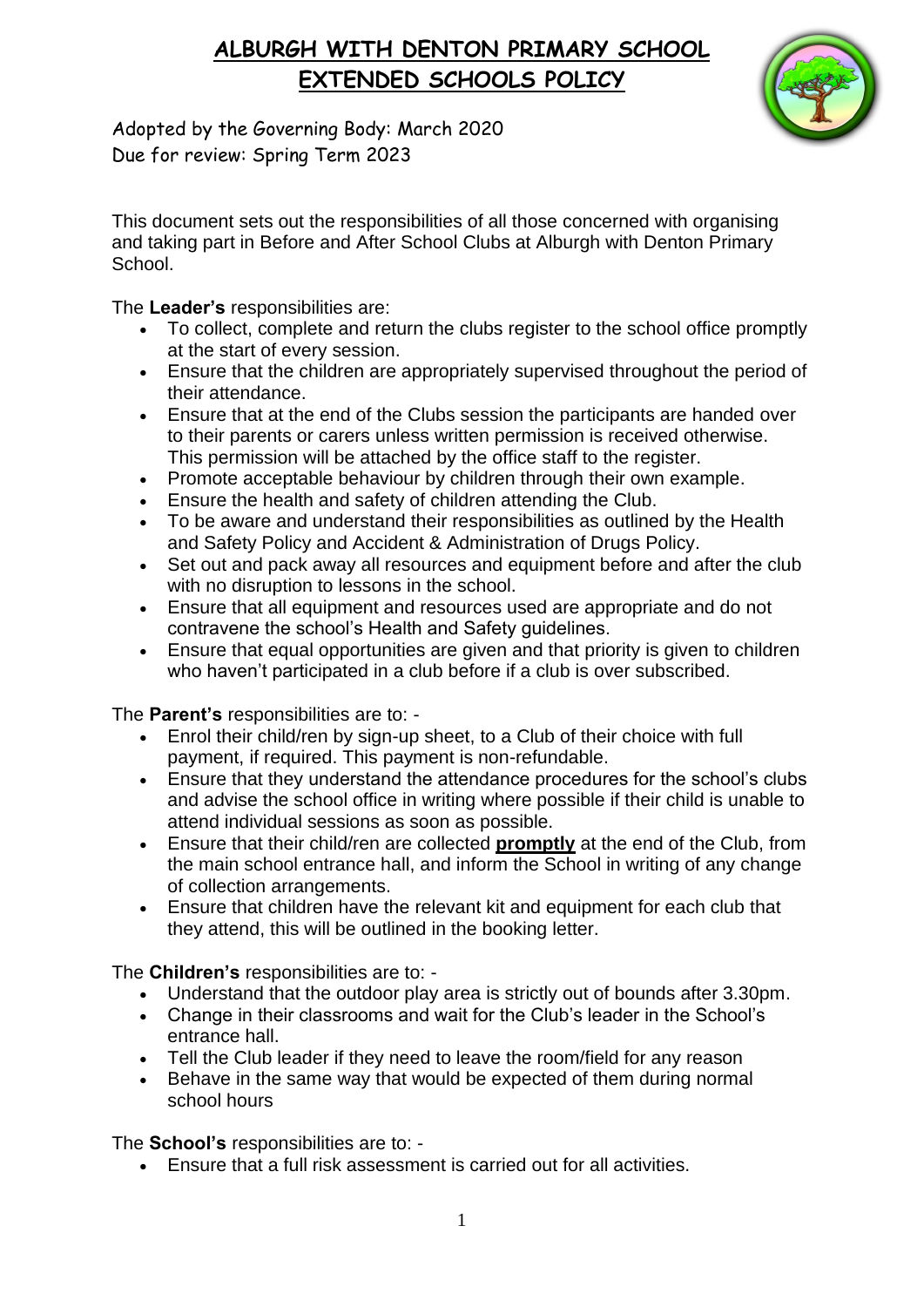# **ALBURGH WITH DENTON PRIMARY SCHOOL EXTENDED SCHOOLS POLICY**



Adopted by the Governing Body: March 2020

Due for review: Spring Term 2023

- Ensure that there is a member of the teaching staff present on the school premises during all Club activities.
- When the registers have been returned to the office the office staff will check for any unexplained absences and make every effort to contact the parents. The member of staff with responsibility for clubs will be notified immediately
- The office staff whilst in school will take the registers and emergency contact details to the muster point in the instance of fire. If a club is still in progress when the office staff leave, these details will be taken to the staff member with responsibility.
- Ensure that all Club staff have undergone the necessary checks for suitability to be involved in a Club for children eg DBS check.
- Ensure that third party insurance is in place to cover the approved activities that are not organised by the School or are on behalf of the School.

## **Accident Procedure**

In the event of an accident occurring during a school club session, the following procedure should be followed:

- 1. Immediate action taken within health and safety guidelines to remedy any effects of the accident that place the child in significant danger.
- 2. The duty member of staff must be notified in all cases, including incidents of inappropriate behaviour.
- 3. The duty member of staff is responsible for administering all first aid unless in the case of emergency.
- 4. Recording of the accident in the accident book will be completed by the staff member and counter signed by the Club Leader.
- 5. In minor incidents the club Leader will have responsibility for communicating the details on an incident to parents, for any incident that has resulted in the child sitting out part or all of a session (including behaviour issues) this will be done in conjunction with the duty member of staff.
- 6. Liaison following the accident with parents or carers and the Head/Bursar.
- 7. The duty member of staff must report the details of all accidents to the Headteacher for consideration of potential ways future accidents could be avoided.

## **Equipment Maintenance**

Any damage, breakage, loss or area of concern should be reported to the Office/Caretaker, and recorded in the damages list on the clipboard.

It is important that all equipment obtained is checked before use in the club by the leader. It should be:

• Appropriate for the age range;